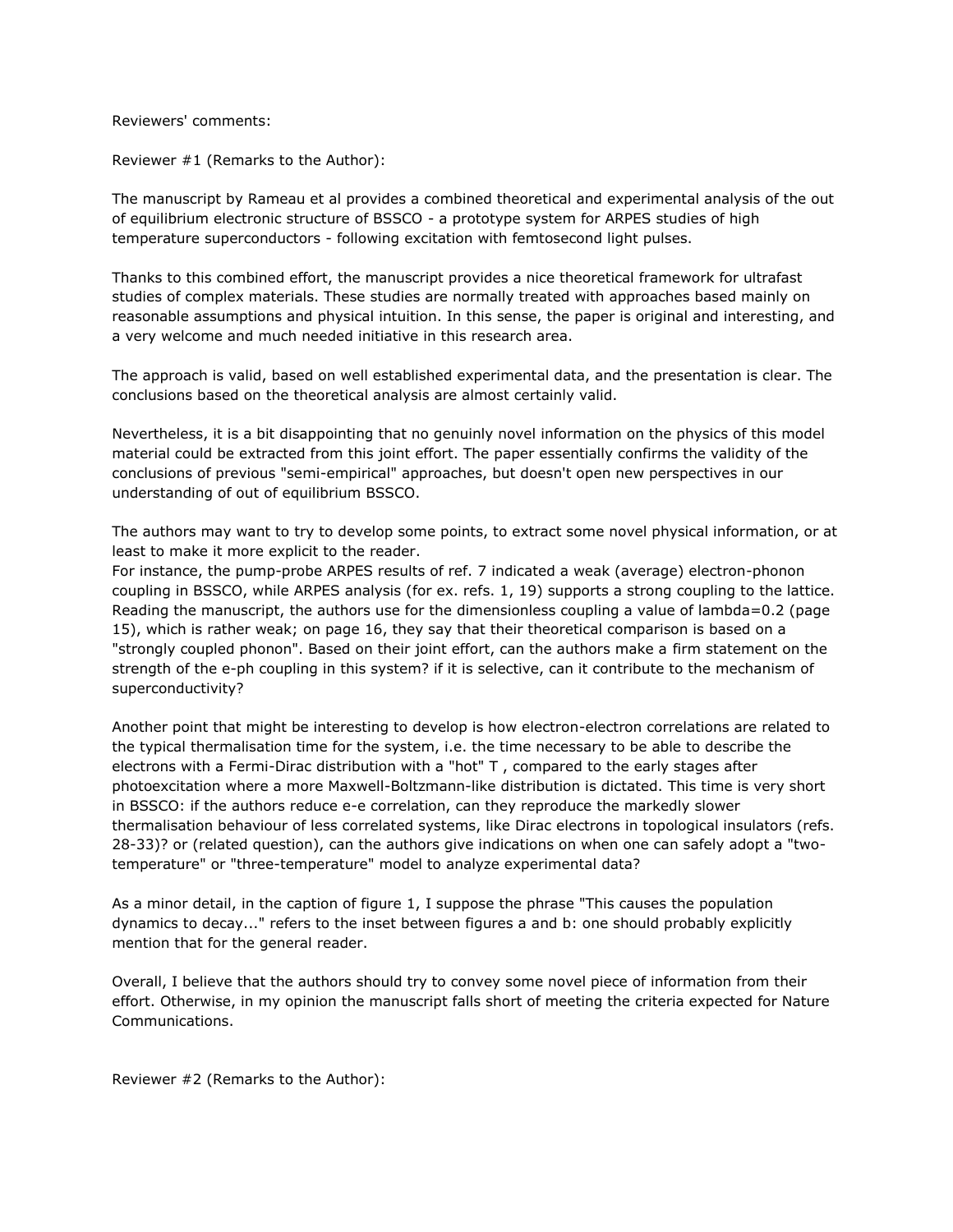The manuscript presents an experimental and theoretical study of

tr-ARPES. The main goal of the paper appears to be to show that population dynamics can be a more effective way in disentangling the role of el-el and el-ph interaction strength in complex materials. This is because the dynamics in tr-ARPES is strongly controlled by phase space available for inelastic scattering, and this can be very different when the inelastic scattering is due to electrons vs phonons. To demonstrate this, the focus of the work is to show how a particular optical phonon mode in Bi accounts for the short time dynamics by giving very fast relaxation for energies > phonon frequency, and slowing down the dynamics for energies < phonon frequency.

While the main goal of the paper is a nice one, I have the following questions:

Q1: Fig 4 and Fig 5. The short time rates obtained from experiment and theory should be plotted together to see to what extent the rates obtained experimentally are a good measure for electronphonon scattering time. Right now the plots only show that relaxation speeds up or slows down depending on the presence or absence of phonon modes.

However, can the experiment be used to extract el-ph self-energies quantitatively? If not, what exactly can these kind of experiments hope to give us? Besides the already known fact that some particular phonon modes are active/inactive in some particular energy windows, is there more information to extract from these measurements?

Q2: Both the theory and experiment show a strange behavior where when the fluence increases, the relaxation rate slows down at some energies. Why does this happen? I see that even the theory shows this to some extent, so some explanation is warranted.

Q3: The discussion on Page 10 second para: "The fluence dependence of these phenomena indicate a strong connection between ..... and nodal kink". And again later in the paragraph "previously observed reduction in effective mass of the nodal kink below Ef......"This discussion is not at all clear. The location of the nodal kink below Ef in equilibrium ARPES has to do with coupling to a boson mode (for this case the mode at approximately 70 meV). What does this nodal-kink and reduction of effective mass have to do with the fluence dependence observed in the experiment? Please explain clearly.

After all these questions have been answered, I can make my recommendation.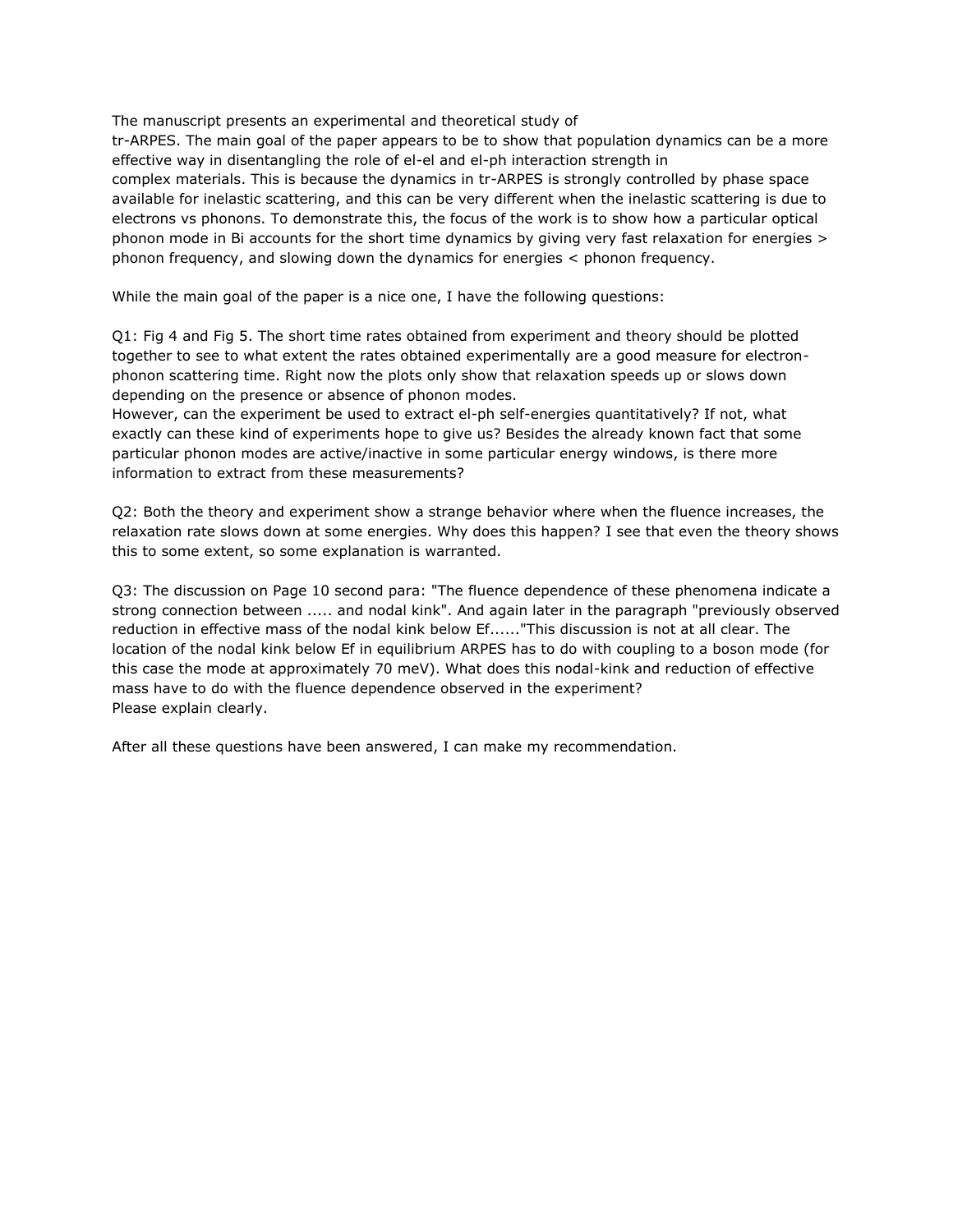## REVIEWERS' COMMENTS:

Reviewer #1 (Remarks to the Author):

I find this new version of the manuscript considerably improved. The Authors have made a definite effort to clarify some weak points and to explain the possible impact of their results. It is a very interesting paper, valuable for scientists working in this field and accessible to a broad readership.

I do recommend its publication in Nature Communications.

Reviewer #2 (Remarks to the Author):

The revised manuscript, together with the response to the two referees explains much more clearly the new aspects of this work.

Overall it is a good quantitative comparison between theory and experiment that in the process also explains the role of the optical phonon mode, and its importance relative to electron-electron interactions on relaxation dynamics. I therefore recommend it be published in Nature Communications.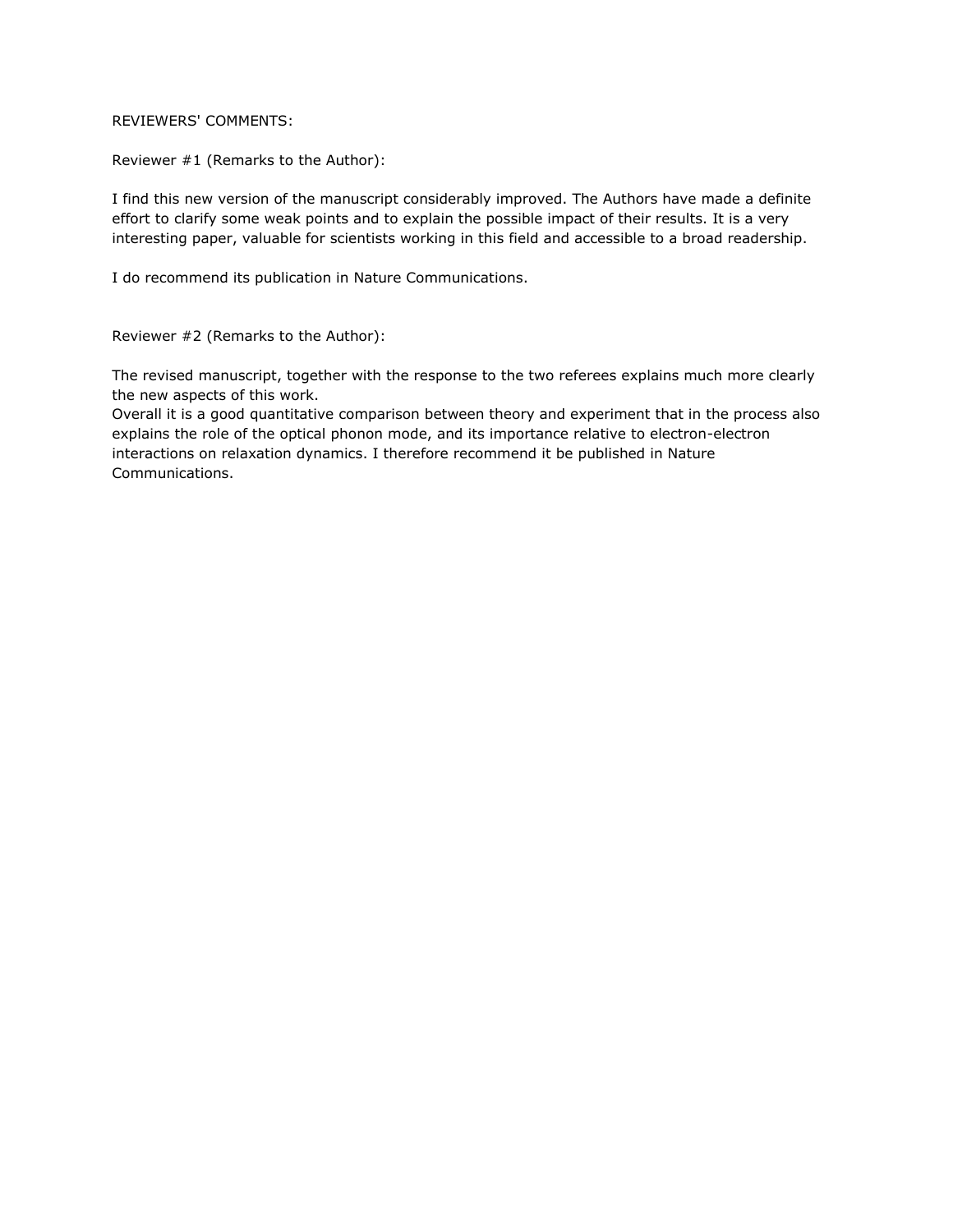## **NCOMMS-16-07328A**

Note: reference numbers in our replies have been changed to reflect the order in the revised manuscripts.

*Reviewer #1 (Remarks to the Author):* 

*The manuscript by Rameau et al provides a combined theoretical and experimental analysis of the out of equilibrium electronic structure of BSSCO - a prototype system for ARPES studies of high temperature superconductors - following excitation with femtosecond light pulses.* 

*Thanks to this combined effort, the manuscript provides a nice theoretical framework for ultrafast studies of complex materials. These studies are normally treated with approaches based mainly on reasonable assumptions and physical intuition. In this sense, the paper is original and interesting, and a very welcome and much needed initiative in this research area.* 

*The approach is valid, based on well-established experimental data, and the presentation is clear. The conclusions based on the theoretical analysis are almost certainly valid.* 

We thank the referee for his/her careful reading of the manuscript and the positive commentary.

*Nevertheless, it is a bit disappointing that no genuinely novel information on the physics of this model material could be extracted from this joint effort. The paper essentially confirms the validity of the conclusions of previous "semi-empirical" approaches, but doesn't open new perspectives in our understanding of out of equilibrium BSSCO.* 

We respectfully disagree with the referee that no novel information is obtained. First, we wish to point out (as the referee also noted) that the point of the manuscript is to demonstrate that there is a fundamental difference between measurements made in- and out of equilibrium. As soon as more than one type of scattering is present (e.g. electron-electron and electron-phonon, as we consider here), the population decay rate and equilibrium scattering rate reflect different quantities.

Next, our experiment demonstrates the existence of, at minimum, *three* distinct timescales for the relaxation of excited electrons in BSCCO: 1) a fast decay time not exceeding the ~50 fs half-width of the pump-probe cross correlation with no discernible energy dependence, 2) an intermediate timescale ranging from a few hundred fs below a threshold energy of ~80 meV above E\_F and tens of fs above this and a pronounced pump-fluence dependence and 3) a long timescale of many hundreds of fs with a linear energy dependence independent of pump fluence. The quantification of these timescales is made possible by the enhanced temporal resolution and photoelectron sensitivity (due to the inherent "pulse counting" nature of the experimental setup) relative to previous trARPES experiments performed on similar samples [Refs 9,17]. In particular, the identification of the fastest timescale in trARPES is entirely new, and the teasing apart of the second and third timescale a significant advance over earlier measurements. The separate identification of these timescales in trARPES represents a significant advancement of our understanding of the out-of-equilibrium properties of BSCCO, particularly in the normal state.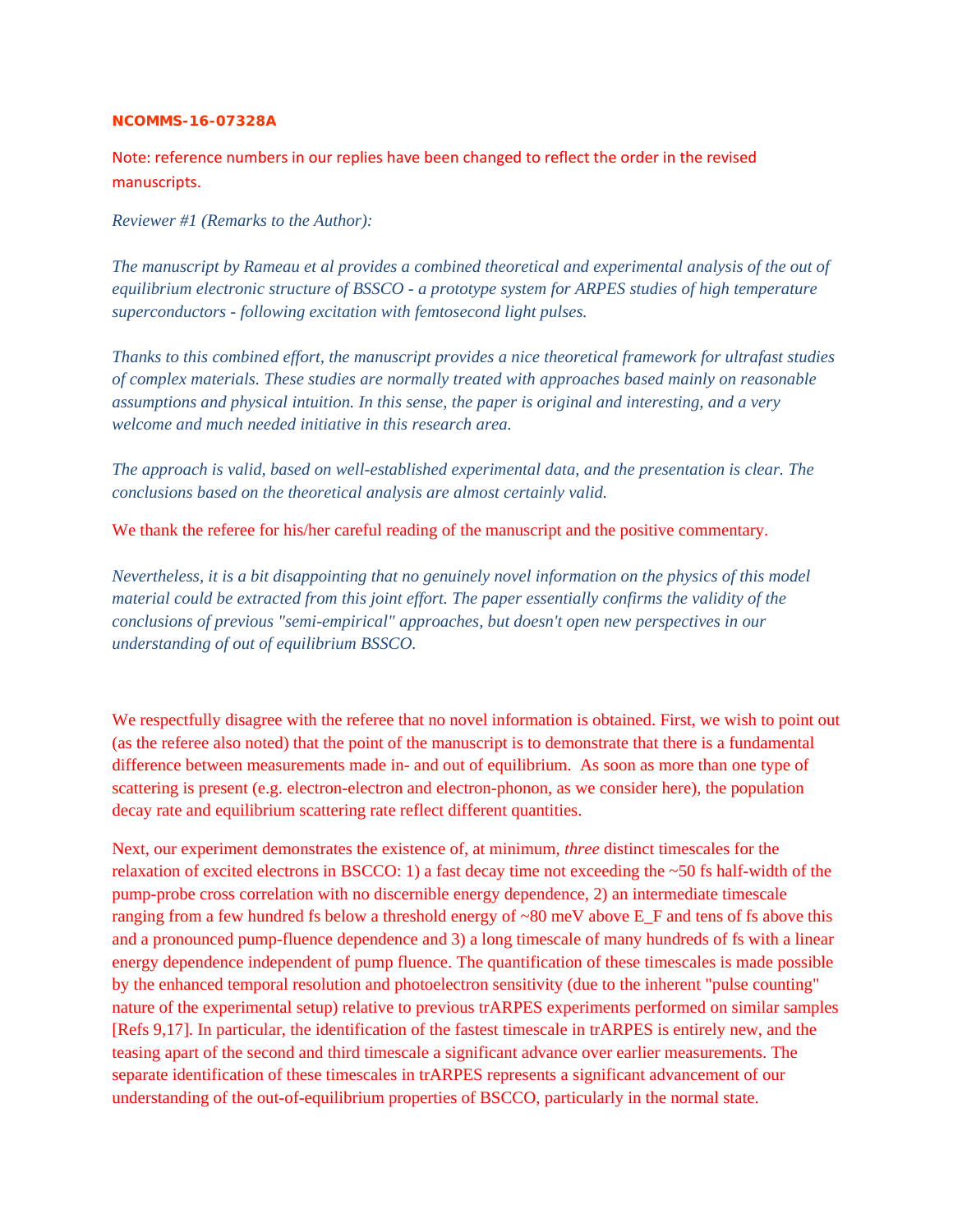Theoretical calculations, in conjunction with basic observations from the data serve to elucidate the origins of these timescales.

The shortest timescale  $\langle \langle =50 \rangle$  fs), reflects the fast relaxation of carriers excited into the charge-transfer gap at all momenta and all energies up to the 1.5 eV pump photon energy [green curve, fig 3]. Since these mid-gap excitations are subject to the double occupancy restriction of the underlying Cu lattice, their decay is likely to proceed by some form of e-e interaction. Indeed recent optics experiments have shown the dominant relaxation mechanism within this time to arise from electronic (spin fluctuation) interactions [S. Dal Conte et al., Science 30, Vol. 335, Issus 6076, pp. 1600 (212)]. Presently, we observe and explain by explicit calculation that these interactions only rearrange the carriers population but to not lead to any loss energy from the excitation. This is most prominently evidenced by the fact that most of the spectral weight changes we observe occur within  $\sim$ 70 meV of E\_F and not up to the 1.5 eV one might expect from the pump photon energy alone.

In fact, these changes occur primarily within the boson window set by well-known optical phonon energies in the cuprates, and on timescales concomitant with what one expects for relaxation by electronlattice interactions both from first principles and from the explicit calculations we present. The experimental separation of this timescale from the longest timescale greatly increases the certainty of this identification for the primary high-energy decay mechanism of out of equilibrium electrons in BSCCO (outside the boson window). Thie slowest relaxation on the other hand is due to the presence of an immutable thermal "bath" of low energy bosonic degrees of freedom which appear to couple primarily to carriers within the boson window, thus becoming observable only when the previous two mechanisms have relaxed the excited distribution.

The population dynamics, as measured with a time-resolved probe, show temporal behavior that is controlled principally by the dynamics of energy transfer between the various subsystems, which means the interactions present in the system show up differently in this situation. This opens an entirely new perspective on many materials, and certainly on BSCCO. We illustrate that, using this methodology, we can make a quantitative statement regarding the strength of the electron-boson coupling in this material, without obfuscation by dopant (impurity) scattering and possibly even electron-electron interactions.

Finally, we disagree in a sense with the previous semi-empirical approaches. These tend to follow the lines of a Boltzmann approach, either through an effective temperature or effective distribution description. In said approaches, all types of interactions are treated on an equal footing. In this work, we have demonstrated that for population dynamics, electron-electron and electron-phonon interactions behave differently, and can even counteract. This directly contradicts any approach that simply sums these interactions.

We recognize that our original manuscript was perhaps not as clear as it should have been in demarcating, in particular, this hierarchy of timescales and elucidating how and why these findings are novel or how the experimental findings, when paired with our theoretical analysis, yields new quantitative information about the physics of Bi2212 that could not be obtained with traditional equilibrium methodologies. We have therefore revised the introduction to more explicitly explain this and the discussion to elucidate what impact these findings have on our understanding of, in particular, Bi2212, especially as regards the surprising role phonons play in dissipating energy from the system when driven out of equilibrium.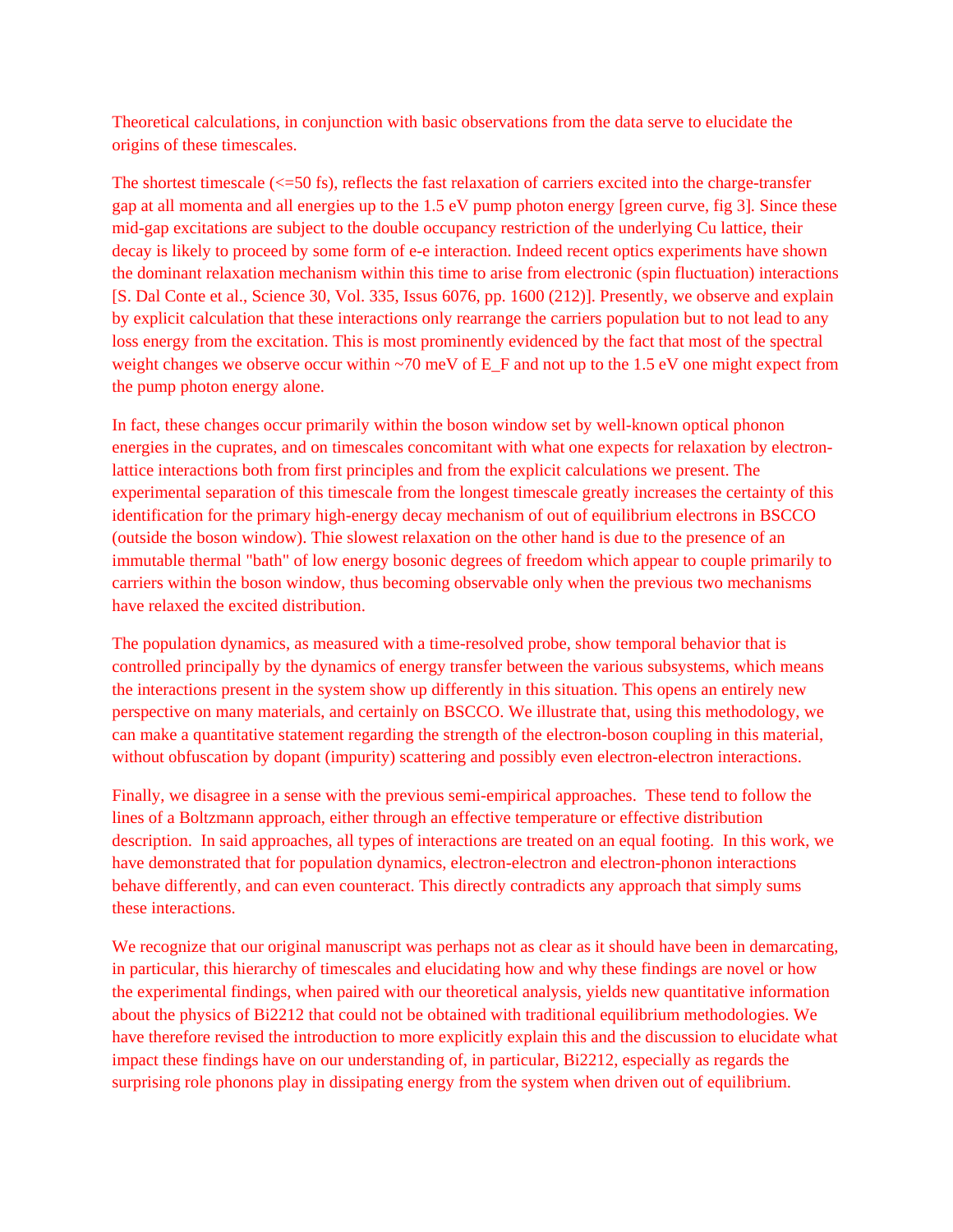*The authors may want to try to develop some points, to extract some novel physical information, or at least to make it more explicit to the reader.* 

*For instance, the pump-probe ARPES results of ref. 7 indicated a weak (average) electron-phonon coupling in BSSCO, while ARPES analysis (for ex. refs. 1, 19) supports a strong coupling to the lattice. Reading the manuscript, the authors use for the dimensionless coupling a value of lambda=0.2 (page 15), which is rather weak; on page 16, they say that their theoretical comparison is based on a "strongly coupled phonon". Based on their joint effort, can the authors make a firm statement on the strength of the e-ph coupling in this system? if it is selective, can it contribute to the mechanism of superconductivity?* 

The extraction of electron-phonon coupling constants using static ARPES is difficult, and relies on a number of approximations and assumptions. For one thing, the coupling is generally extracted from either the real or imaginary parts of the self-energy, which inherently contains all interactions. Furthermore, the extraction of the self-energy requires a priori knowledge of the un-renormalized band structure, which is not an independent measurement that can be made using static ARPES. In fact, this has led to a disagreement of the electron-phonon coupling strength, as the referee correctly noted. In our work, based on the fact that the population dynamics are mainly determined by energy transfer, we find that a dimensionless coupling constant of lambda=0.2 reasonably reproduces the experimental results. This is in agreement with some of the ARPES experiments (e.g. refs 3 and 4).

We appreciate that lambda=0.2 may not be seen as a strongly coupled phonon depending on the context, and we have adjusted the language in the manuscript accordingly.

Based on the obtained strength of the electron-phonon coupling, we feel that its contribution to the mechanism of superconductivity is at most a moderate enhancement of a spin-mediated mechanism, rather than being the main source. On the other hand, the possibility that the observed phonon is an unusually well-isolated c-axis mode indicates a possibly heretofore unrecognized interaction is at play in these otherwise very two-dimensional materials.

*Another point that might be interesting to develop is how electron-electron correlations are related to the typical thermalisation time for the system, i.e. the time necessary to be able to describe the electrons with a Fermi-Dirac distribution with a "hot" T , compared to the early stages after photoexcitation where a more Maxwell-Boltzmann-like distribution is dictated. This time is very short in BSSCO: if the authors reduce e-e correlation, can they reproduce the markedly slower thermalisation behaviour of less correlated systems, like Dirac electrons in topological insulators (refs. 28-33)? or (related question), can the authors give indications on when one can safely adopt a "two-temperature" or "three-temperature" model to analyze experimental data?*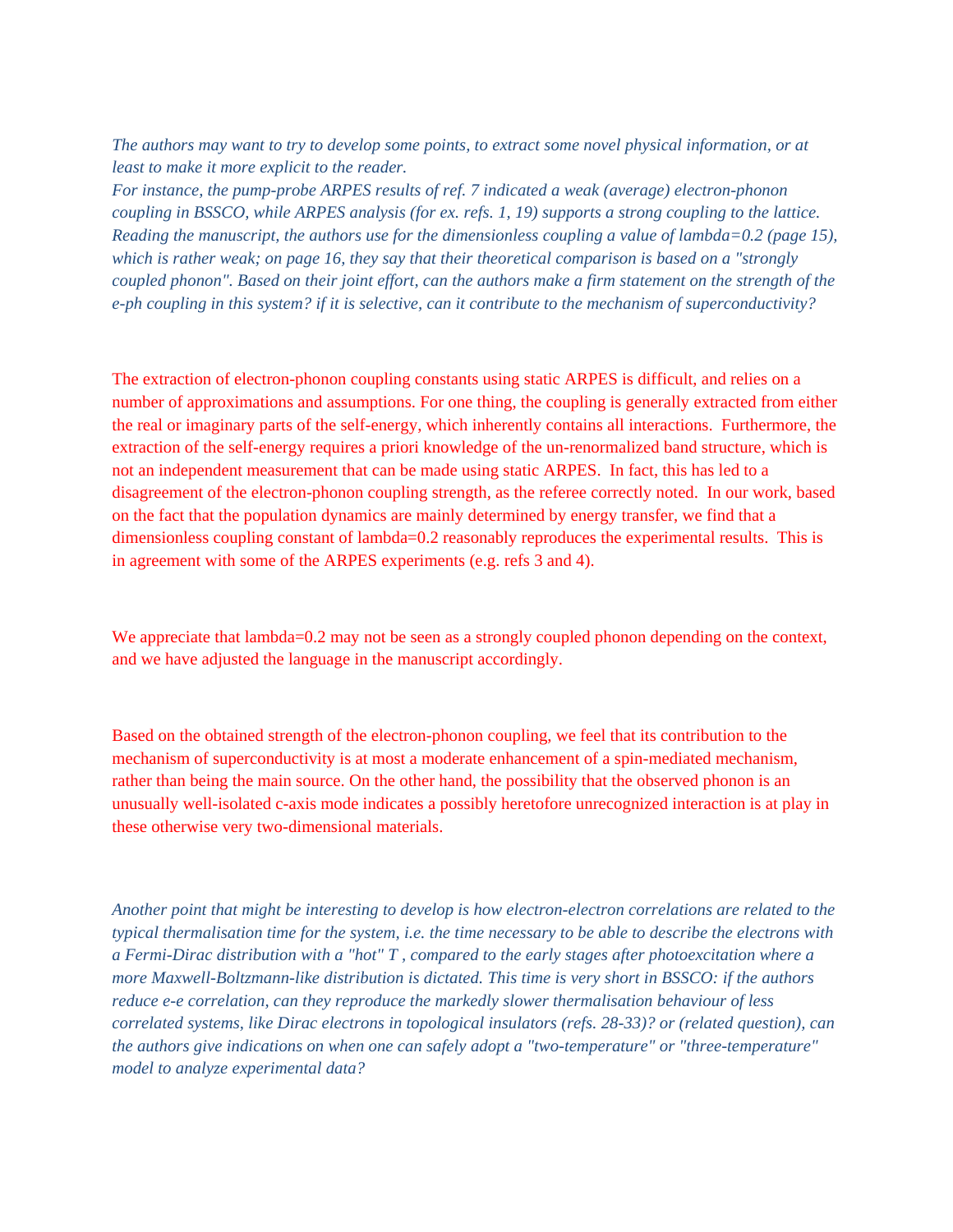We feel that the reduction of complex dynamics to an N-temperature model to analyze experimental data is an approach which, while feasible, oversimplifies the situation. To be able to make this reduction, it is necessary that the electron-electron interactions act sufficiently fast to thermalize the electrons in some sense, before significant energy transfer to the bosons is occurring. Usually, these processes happen cotemporally, and an interplay between the two results, as illustrated in Fig. 1. In fact, there is a nonmonotonic dependence of the relaxation rates on the electron-electron interaction strength (in particular at energies above the boson energy). Earliest timescale reflects this phenomenon and clearly precedes the exponential, quasi-thermal decay of a "thermalized" population  $(2<sup>nd</sup>$  and  $3<sup>rd</sup>$  timescales). We have amended the introduction and discussion sections to clarify these points.

The markedly slowed thermalisation behavior of Dirac electrons in topological insulators as well as graphene is more likely due to phase space restrictions, as discussed by Zhang et al (DOI:10.1140/epjst/e2013-01920-2).

Finally, as we have recently demonstrated (arXiv:1605.00121 and *Entropy* 2016, *18*(5), 180), once the system can be described by a distribution function multiplied by a spectral function, no relaxation can occur unless there exists some coupling to an external bath. This implies that multi-temperature models should be applied with some caution, and we try to avoid doing so.

This topic is now addressed explicitly in the discussion section of our paper, the introduction and the theory section of the results section.

*As a minor detail, in the caption of figure 1, I suppose the phrase "This causes the population dynamics to decay..." refers to the inset between figures a and b: one should probably explicitly mention that for the general reader.*

We have clarified the discussion in the manuscript.

Overall, I believe that the authors should try to convey some novel piece of information from their effort. Otherwise, in my opinion the manuscript falls short of meeting the criteria expected for Nature Communications.

We have addressed these concerns by considerable addition to the discussion, particularly as regards, as discussed above, N-temperature models' shortcomings, our resolution of three distinct timescales in the trARPES relaxation process and a quantitative determination through comparison to theoretical models of the e-p coupling constant to a particular phonon mode.

*Reviewer #2 (Remarks to the Author):*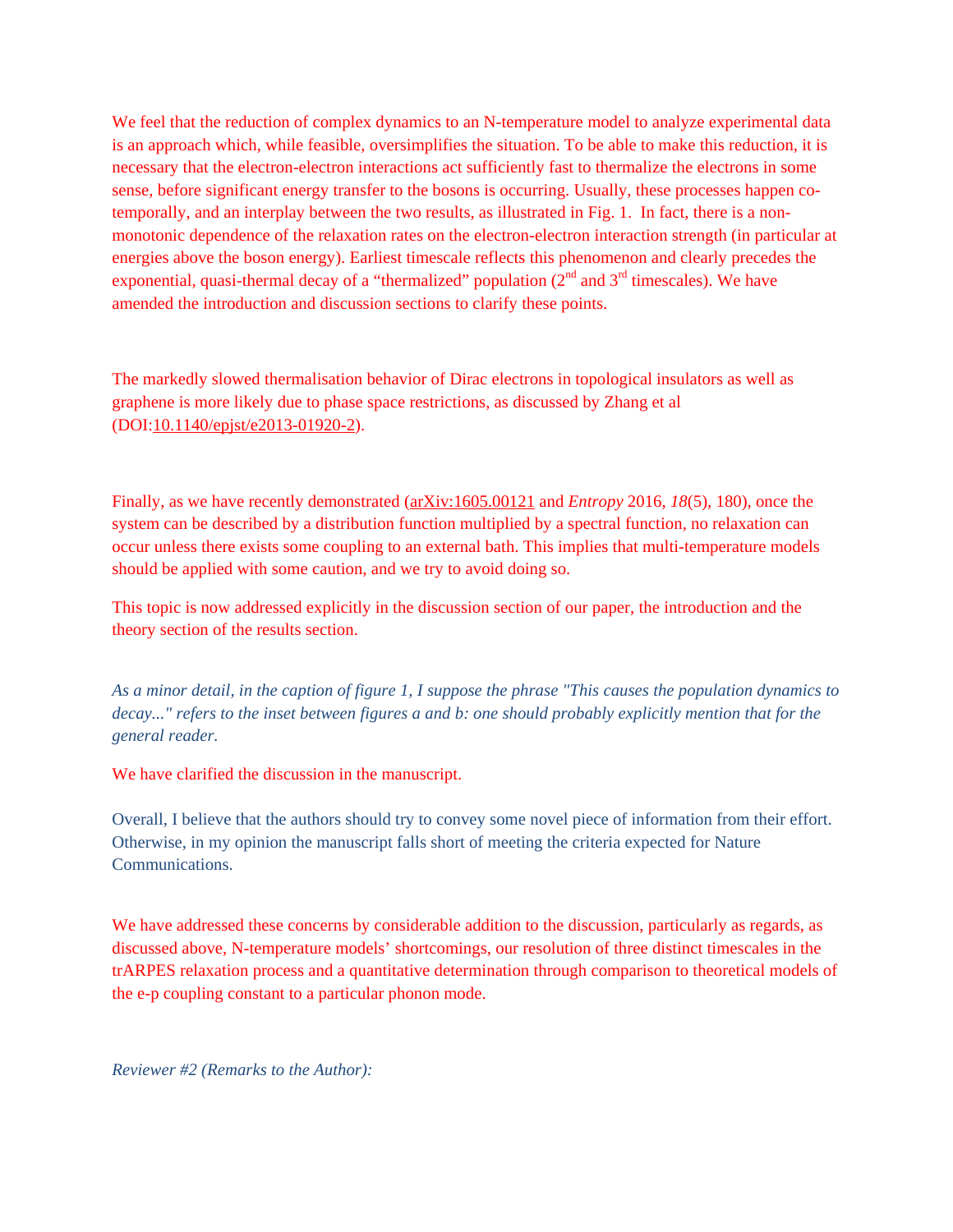*The manuscript presents an experimental and theoretical study of tr-ARPES. The main goal of the paper appears to be to show that population dynamics can be a more effective way in disentangling the role of el-el and el-ph interaction strength in complex materials. This is because the dynamics in tr-ARPES is strongly controlled by phase space available for inelastic scattering, and this can be very different when the inelastic scattering is due to electrons vs phonons. To demonstrate this, the focus of the work is to show how a particular optical phonon mode in Bi accounts for the short time dynamics by giving very fast relaxation for energies > phonon frequency, and slowing down the dynamics for energies < phonon frequency.* 

*While the main goal of the paper is a nice one, I have the following questions:* 

*Q1: Fig 4 and Fig 5. The short time rates obtained from experiment and theory should be plotted together to see to what extent the rates obtained experimentally are a good measure for electron-phonon scattering time. Right now the plots only show that relaxation speeds up or slows down depending on the presence or absence of phonon modes.* 

*However, can the experiment be used to extract el-ph self-energies quantitatively? If not, what exactly can these kind of experiments hope to give us? Besides the already known fact that some particular phonon modes are active/inactive in some particular energy windows, is there more information to extract from these measurements?* 

In the manuscript, we have aimed to demonstrate that the population decay rates are determined in large part by the electron-phonon interaction. In this material, where electron-electron scattering is known to play an important role, this is quite an unexpected result! As such, these types of experiments allow for the quantitative study of just the electron-phonon scattering part of the self-energy, which is not possible with equilibrium experiments where all interactions occur on the same footing. We have illustrated this by making a quantitative comparison to a theoretical calculation which neglects electron-electron scattering altogether. Because the excitation in experiment is somewhat different from theory, and because the population decay rates are mainly, but not entirely, determined by electron-phonon scattering, the theoretical and experimental curves are similar but not identical, and we have thus plotted them separately. We would like to point out that the absolute scales on the plots are identical, and thus we compare the results quantitatively.

Furthermore, when combined with self-energies measured using static ARPES, the quantitative information on e-ph scattering in trARPES may allow the deconvolution of the respective contributions to the equilibrium self-energies.

*Q2: Both the theory and experiment show a strange behavior where when the fluence increases, the relaxation rate slows down at some energies. Why does this happen? I see that even the theory shows this to some extent, so some explanation is warranted.*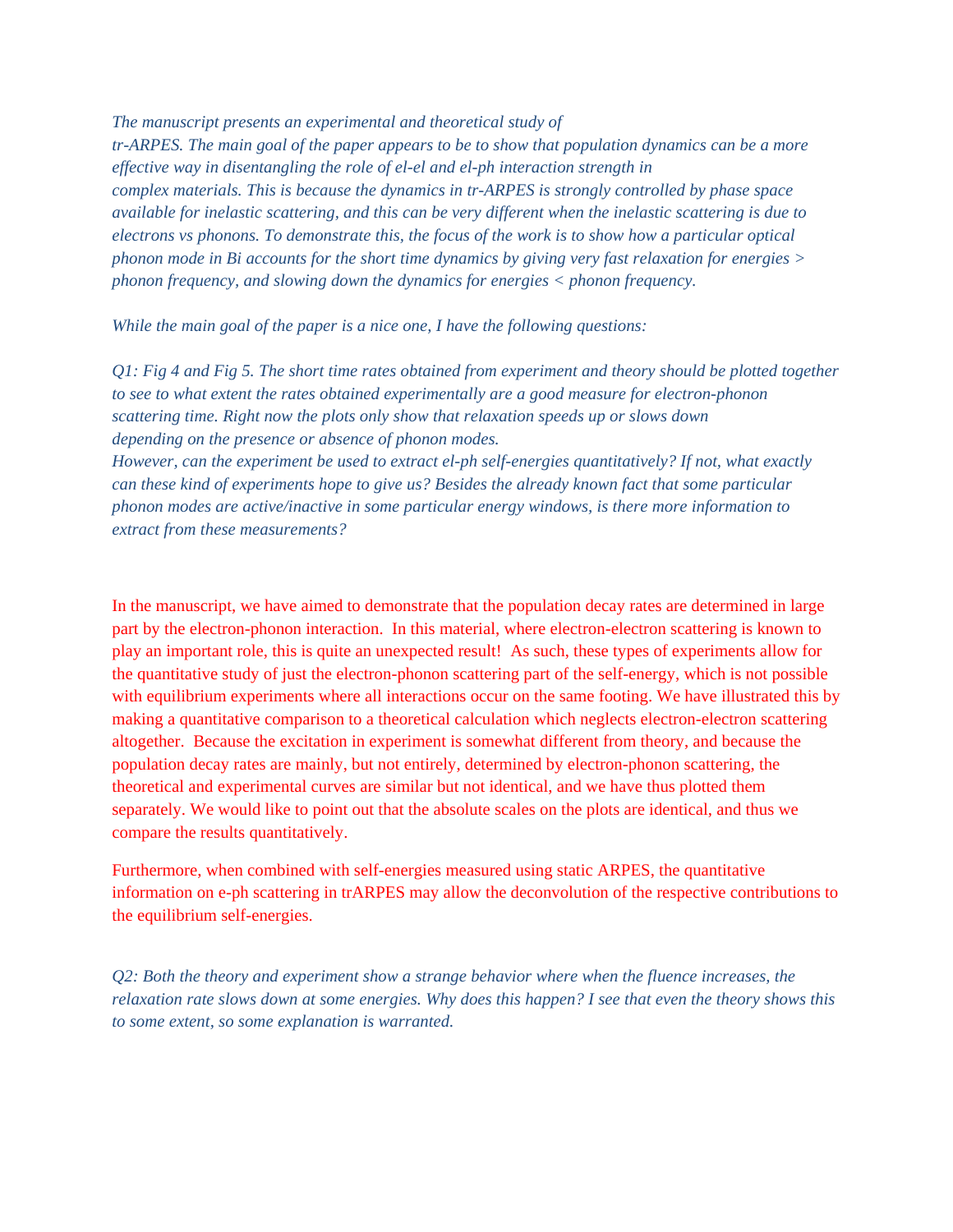The relaxation rate slows down when the fluence is increased for quasiparticles at energies above the boson window, i.e. above ~75 meV. This occurs due to the process described in ref. 23(DOI:10.1103/PhysRevB.90.075126): The decay rates are in part determined by the availability of phase space for the quasiparticles to scatter into. At low temperatures and low fluence, quasiparticles above the Fermi level and above the boson window are scattering into essentially entirely empty final states. As the fluence is increased, these states become partially occupied by the pumped electrons, limiting the phase space for scattering and thus decreasing the relaxation rate. Below, we have reproduced an illustration of this process from ref. 23 (DOI:10.1103/PhysRevB.90.075126).



*Q3: The discussion on Page 10 second para: "The fluence dependence of these phenomena indicate a strong connection between ..... and nodal kink". And again later in the paragraph "previously observed reduction in effective mass of the nodal kink below Ef......"This discussion is not at all clear. The location of the nodal kink below Ef in equilibrium ARPES has to do with coupling to a boson mode (for this case the mode at approximately 70 meV). What does this nodal-kink and reduction of effective mass have to do with the fluence dependence observed in the experiment? Please explain clearly.* 

This relation is also discussed in Ref 23 (DOI:10.1103/PhysRevB.90.075126), and we will outline the salient points here. The effective mass/nodal kink arise from the real part of the electron-boson selfenergy ( $\text{Re } \Sigma$ ). These are intimately related to the quasiparticle lifetime, which arises from the imaginary part of the same (Im  $\Sigma$ ), through the Kramers-Kronig relations. In equilibrium, there is a sharp step in (Im  $\Sigma$ ), which is due to the phase space restrictions for scattering mentioned above, and a sharp peak in Re  $\Sigma$ . When the system is pumped, as also discussed in the previous point, this sharp step in the decay rates due to the phase space restrictions gets smoothed out. Because of the Kramers-Kronig relations, Re  $\Sigma$  – and thus the kink in the dispersion – also smoothen out.